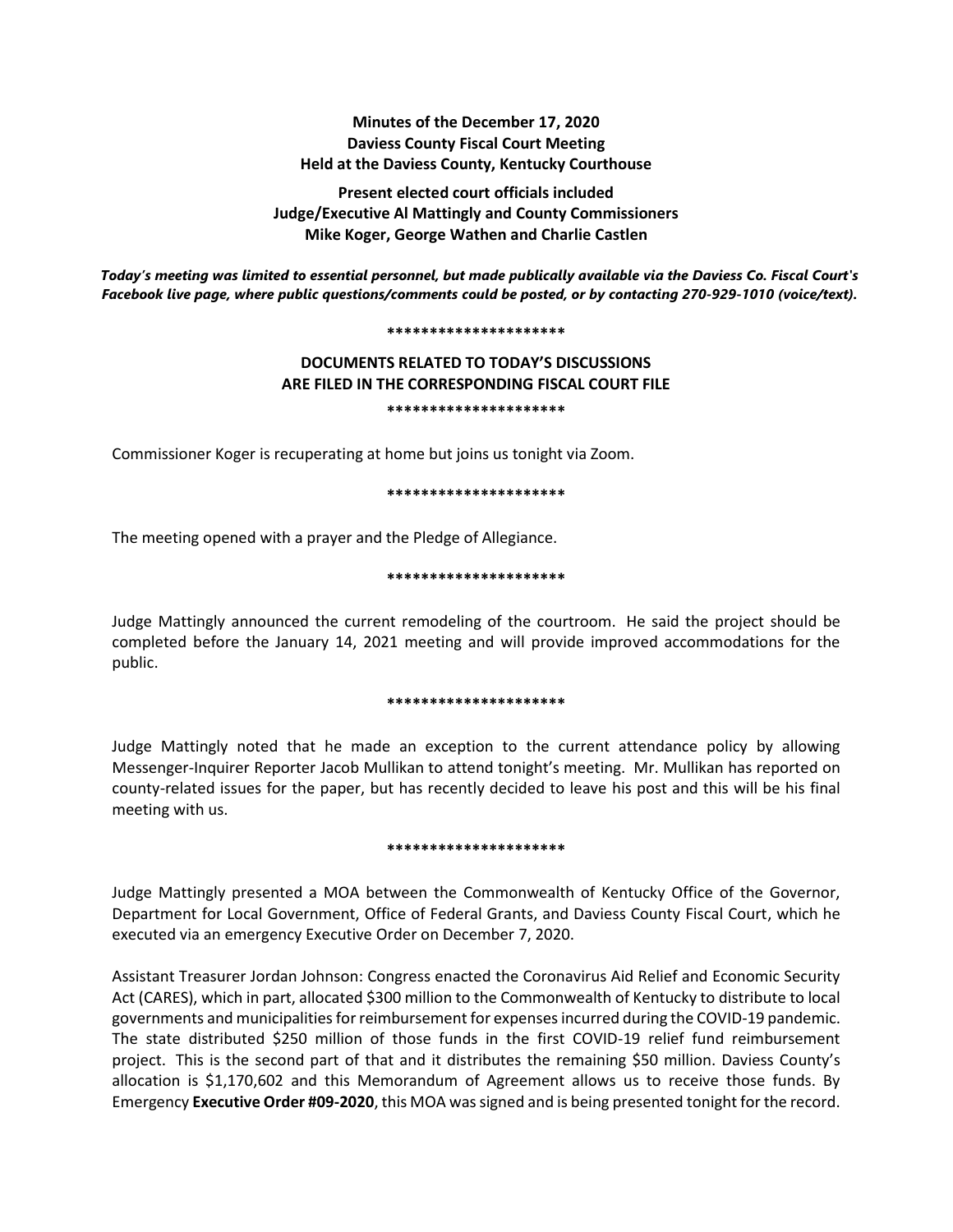When we were informed about this funding, it was necessary to act quickly. Since we were unable to hold a special meeting to approve this MOA, Judge Mattingly executed this emergency order.

Judge Mattingly: This money is for reimbursement for expenses we have already incurred. We found out toward the end of the first CARES package of \$3.4 million, they declared that salaries for deputy jailers were also a reimbursable expense.

### **\*\*\*\*\*\*\*\*\*\*\*\*\*\*\*\*\*\*\*\*\***

Mr. Johnson presented the Treasurer's Report for November 2020. As noted, the total cash on hand is \$40,828,262. The general fund balance is high because of the \$5.5 million that was bonded for the radio system and \$1.45 million of CARES reimbursement. All funds are performing within the expected range.

## **\*\*\*\*\*\*\*\*\*\*\*\*\*\*\*\*\*\*\*\*\***

By a motion of Commissioner Wathen, seconded by Commissioner Koger, the court considered for approval; Minutes of the December 3, 2020 Court Meeting.

**The vote was called and with all present members voting in favor, said motion passed.** 

# **\*\*\*\*\*\*\*\*\*\*\*\*\*\*\*\*\*\*\*\*\***

By a motion of Commissioner Wathen, seconded by Commissioner Koger, the court considered for approval; All Claims for All Departments.

Commissioner Castlen asked which fire truck unit is having the transmission replaced. His interest is if that unit is, as he stated, "a short-timer". He noted that replacing a transmission is a significant repair.

M. Johnson: We expect to get another four years out of it, but I will supply you with that analysis.

Judge Mattingly: We had that discussion as to whether we ought to move it up on the replacement schedule, but we felt, following consultation with our mechanic and the Fire Chief, it was in good enough shape and well worth the investment.

# **The vote was called and with all present members voting in favor, said motion passed.**

# **\*\*\*\*\*\*\*\*\*\*\*\*\*\*\*\*\*\*\*\*\***

By a motion of Commissioner Castlen, seconded by Commissioner Wathen, the court considered for approval; County Clerk's Claims for Preparing Tax Bills for 2020.

Mr. Johnson: This is a funding mechanism set by KRS for the County Clerk's office to receive payment for preparing the 2020 property tax bills. A total of 46,896 tax bills were prepared at 30 cents each for a total claim of \$14,068, which the court is responsible for \$7,034, which is half of that total.

Talking about the individual taxes collected, Judge Mattingly noted that State taxes amount to \$9.9 million, which is money collected by the sheriff that is returned to the state. County taxes, the part that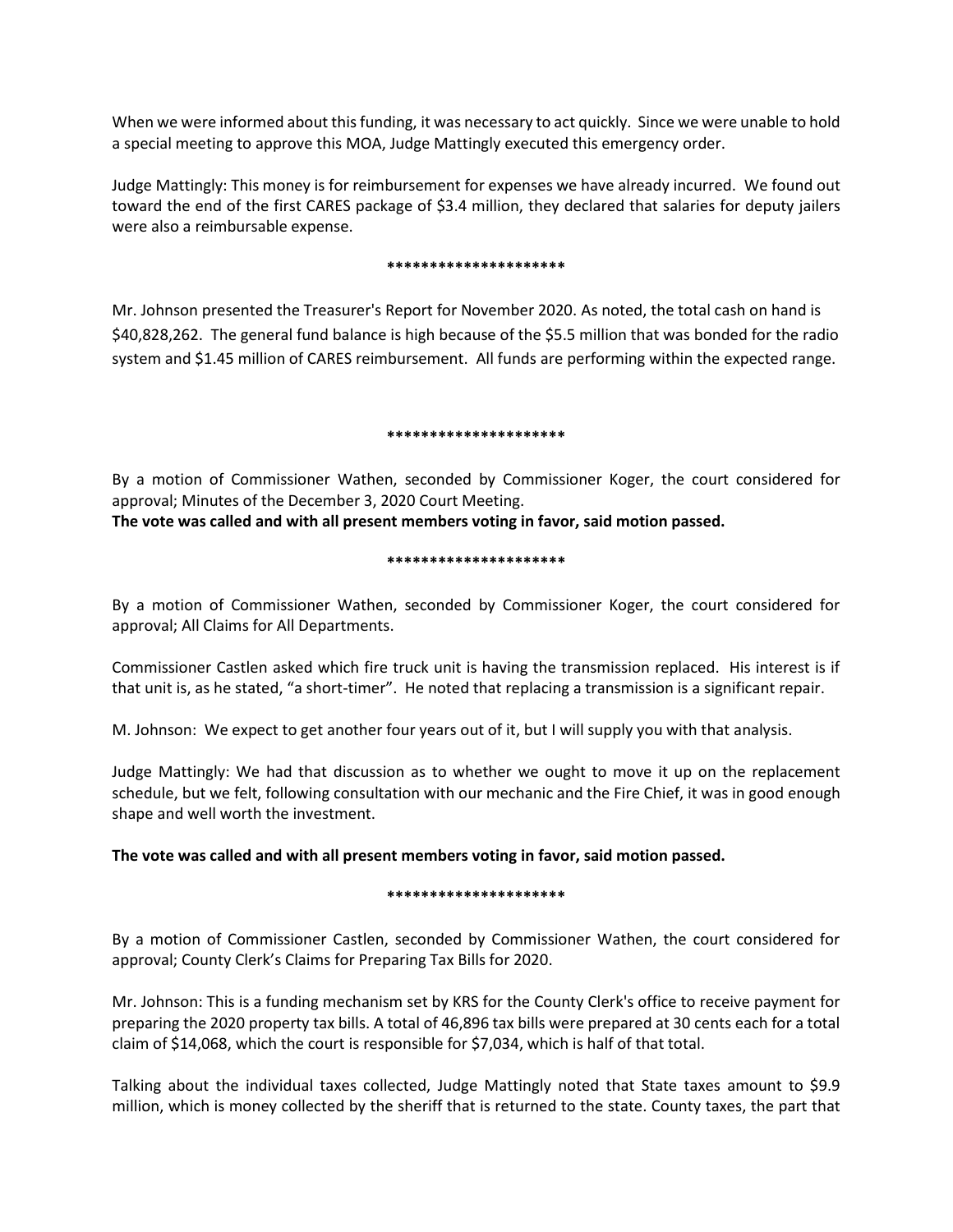comes to Daviess County Fiscal Court in which is used for roads, bridges, paid fire protection, and those kinds of things, is \$9.4 million. Special levies, such as the library, street lighting districts, extension district, is \$8 million. Fire dues, these are the dues, which go to the volunteer departments in the 10 districts is totals \$701,000. School taxes total \$38.6 million. School taxes are often thought by some to be what the county receives and they will typically call complaining about taxes being too high. However, out of the total \$66.7 taxes collected, the county only receives \$9.4 million or 11% of the collective.

Commissioner Wathen asked if Mr. Johnson could find out what service we are provided for \$1.50. He stated, "I'd love to know what that is and what they can do for \$1.50?"

# **The vote was called and with all present members voting in favor, said motion passed.**

# **\*\*\*\*\*\*\*\*\*\*\*\*\*\*\*\*\*\*\*\*\***

By a motion of Commissioner Wathen, seconded by Commissioner Koger, the court considered for approval; **Resolution 33-2020** Alcoholic Beverage Control matters.

Judge Mattingly: At our last meeting, we discussed additional relief to our local bars and restaurants. We talked to the County Attorney to see if we could send out a renewal without charging the local Alcoholic Beverage Control fee.

David Smith: The governor's office allowed a 12-month fee waiver for certain fees. Those fees, listed within this resolution, many of those the county is not allowed to assess and sell licenses for, such as caterers fees and different microbrewery fees. There are less than 20 county establishments for which we could provide that additional relief. The amount that the county will forego is about \$12,300 in fees. Unlike the governor's office, we will not be extending their current licenses fees. We will just be giving them a credit on their bill for those prices. So, if you are a restaurant and only get what is called a NQ2 license, a retail drink license, and that's your only license, it will cost \$600 per license. However, that amount will be credited back to you. You will still be required apply for a 2022 license, even though we will be waiving this fee.

Judge Mattingly: You are still required to apply and have the license, but you won't have to pay for the license on the ones that we are allowed the right to get rid of. Now, these are only the types of licenses that restaurants and bars have. Retail package stores will not qualify because they have not been impacted. Claud, you are in agreement that we can do this, correct?

County Attorney Porter: The governor just waived those and we have just taken the same thing. Mr. Smith had given me copies of several other cities and counties who had done the same thing. We have just basically mirrored what several others have done. We are not telling you, you can't do the fee or shouldn't apply. We are just saying we are going to waive it - giving you a credit for the future for one year.

Judge Mattingly thanked the court for considering this.

**The vote was called and with all present members voting in favor, said motion passed.** 

**\*\*\*\*\*\*\*\*\*\*\*\*\*\*\*\*\*\*\*\*\***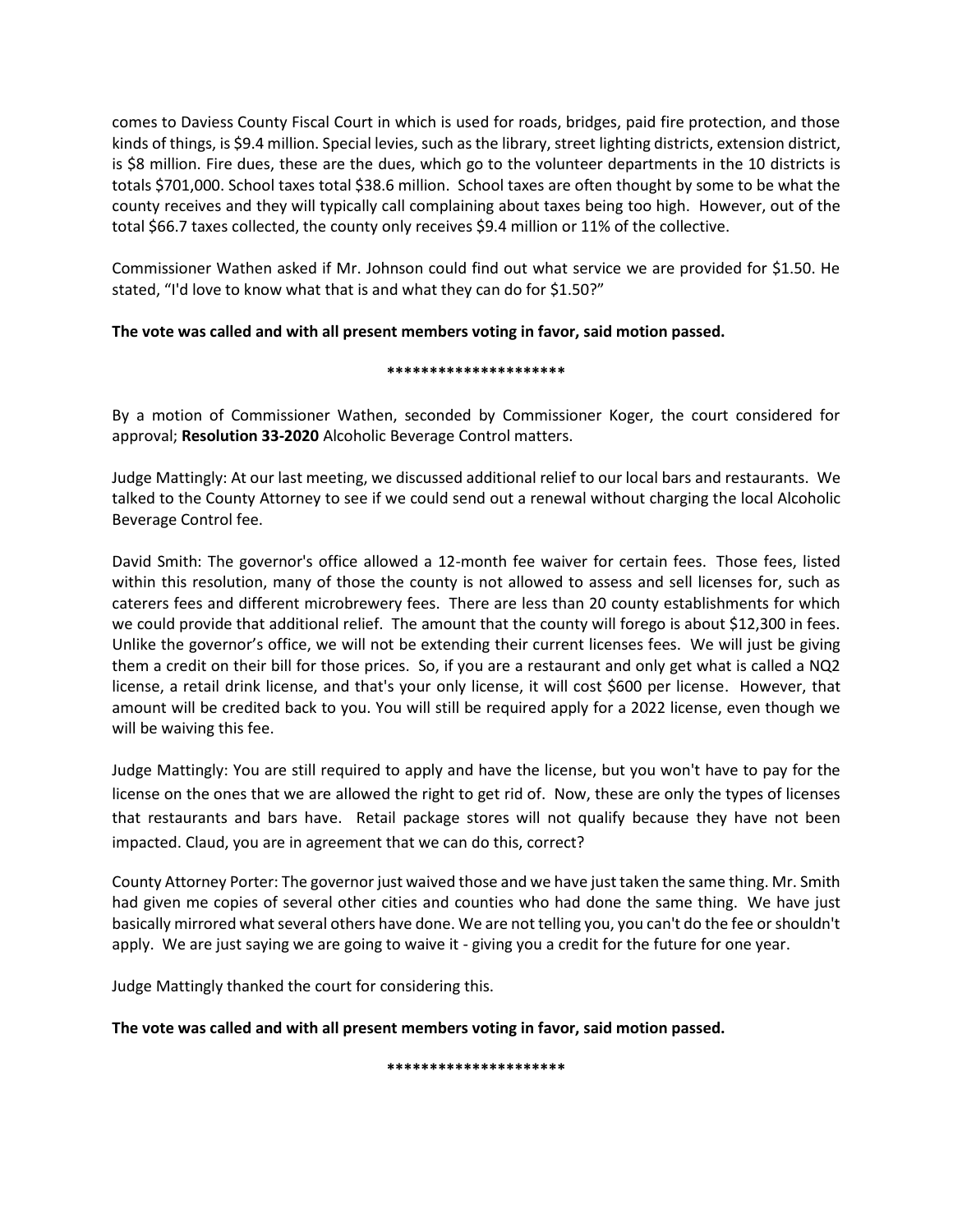By a motion of Commissioner Castlen, seconded by Commissioner Koger, the court considered for approval; award **Bid No. 47-2020** - Control Replacement for Courtroom Video to BCS, LLC. for \$28,673, including option #1.

Mr. Johnson: This is for the replacement of our video production system. This will upgrade our current production system, which is designed specifically to produce an older style television broadcast to a streaming oriented system, which will produce a higher definition video with direct control over graphic settings and additional options for camera settings and switching and texting graphics for the viewer. It will help with any streaming platforms such as Facebook and YouTube where we are seeing most of our viewers, if not all. Also included in this project will be six monitors along the dais tied to the projector system and outputs throughout the courtroom. Initially, we received three bids, but due to a quoting software error, the third participant requested to rescind their bid. Having two remaining bids ranging from \$28,673 to \$35,770, the lowest and best evaluated bid, without exception, is being recommended to BCS, LLC, and exercising bid option one.

# **The vote was called and with all present members voting in favor, said motion passed.**

## **\*\*\*\*\*\*\*\*\*\*\*\*\*\*\*\*\*\*\*\*\***

By a motion of Commissioner Wathen, seconded by Commissioner Koger, the court considered for approval; Agreement with American Engineers for Yellow Creek Truss Bridge Construction, Admin. Testing and Inspection.

County Engineer Mark Brasher: Typically, when we replace a concrete bridge, we have a contract to do inspections to the footers, steel reinforcement, and test concrete. This truss bridge will require different inspections dealing with bracing the existing structure, reviewing proposed methods of construction, material delivery, and other special type reviews/inspections. That is why this contract amount is about twice the amount we normally see for the construction of a concrete bridge.

This project will be completed before ROMP 2021.

Commissioner Wathen asked if there was another event scheduled on Memorial Day Weekend.

Mr. Smith: Hopefully, this project will be complete by Memorial Day for this Geocaching event.

# **The vote was called and with all present members voting in favor, said motion passed.**

# **\*\*\*\*\*\*\*\*\*\*\*\*\*\*\*\*\*\*\*\*\***

By a motion of Commissioner Castlen, seconded by Commissioner Wathen, the court considered for approval; Hire Enoch Nelson as a Mechanic effective upon successful completion of pre-employment screenings.

Judge Mattingly: We had two people interview for this mechanics positions. Knowing how difficult it is to find and hire mechanics these days, and in anticipation of a soon-to-be mechanic vacancy, we thought it was best to hire both Mr. Nelson and the following \*person while we had the opportunity.

# **The vote was called and with all present members voting in favor, said motion passed.**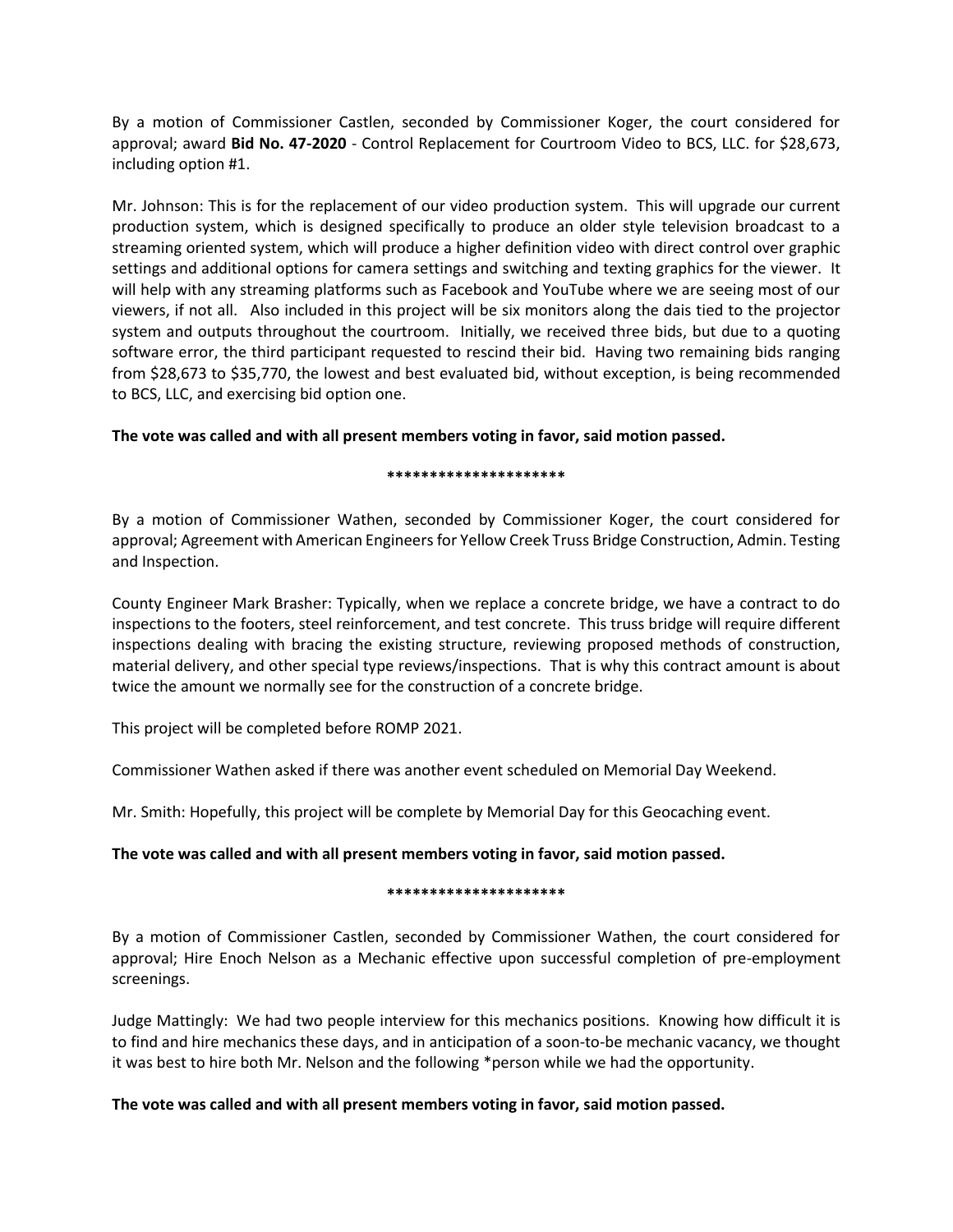#### **\*\*\*\*\*\*\*\*\*\*\*\*\*\*\*\*\*\*\*\*\***

By a motion of Commissioner Castlen, seconded by Commissioner Wathen, the court considered for approval; \*Hire Keith Lyon as a Mechanic effective upon successful completion of pre-employment screenings.

**The vote was called and with all present members voting in favor, said motion passed.** 

#### **\*\*\*\*\*\*\*\*\*\*\*\*\*\*\*\*\*\*\*\*\***

By a motion of Commissioner Castlen, seconded by Commissioner Wathen, the court considered for approval; Reappoint Mark Brasher #1.1.21 (S3T) as the Daviess County Engineer - TERM: 1/8/21 – 1/8/25. **The vote was called and with all present members voting in favor, said motion passed.** 

#### **\*\*\*\*\*\*\*\*\*\*\*\*\*\*\*\*\*\*\*\*\***

By a motion of Commissioner Wathen, seconded by Commissioner Castlen, the court considered for approval; Reappoint Commissioner Mike Koger #12.11.20 (S1T) to the Chamber Board - TERM: 12/31/2020 – 12/31/2021.

**The vote was called and with all present members, voting in favor, except for Commissioner Koger as he abstained, said motion passed.** 

### **\*\*\*\*\*\*\*\*\*\*\*\*\*\*\*\*\*\*\*\*\***

By a motion of Commissioner Wathen, seconded by Commissioner Castlen, the court considered for approval; Reappoint David Smith #12.3.20 (S3T) to the Mid-America Development Review Board - TERM: 12/31/2020 – 12/31/2023.

**The vote was called and with all present members voting in favor, said motion passed.** 

### **\*\*\*\*\*\*\*\*\*\*\*\*\*\*\*\*\*\*\*\*\***

By a motion of Commissioner Wathen, seconded by Commissioner Koger, the court considered for approval; Reappoint Judy Dixon #12.9.20 (S1T) to the OMPC Board of Adjustment - TERM: 12/31/20 – 12/31/24.

**The vote was called and with all present members voting in favor, said motion passed.** 

### **\*\*\*\*\*\*\*\*\*\*\*\*\*\*\*\*\*\*\*\*\***

By a motion of Commissioner Castlen, seconded by Commissioner Wathen, the court considered for approval; Reappoint Angela Hardaway #12.8.20 (S1T) to the OMPC Board - TERM: 12/31/20 – 12/31/24. **The vote was called and with all present members voting in favor, said motion passed.** 

#### **\*\*\*\*\*\*\*\*\*\*\*\*\*\*\*\*\*\*\*\*\***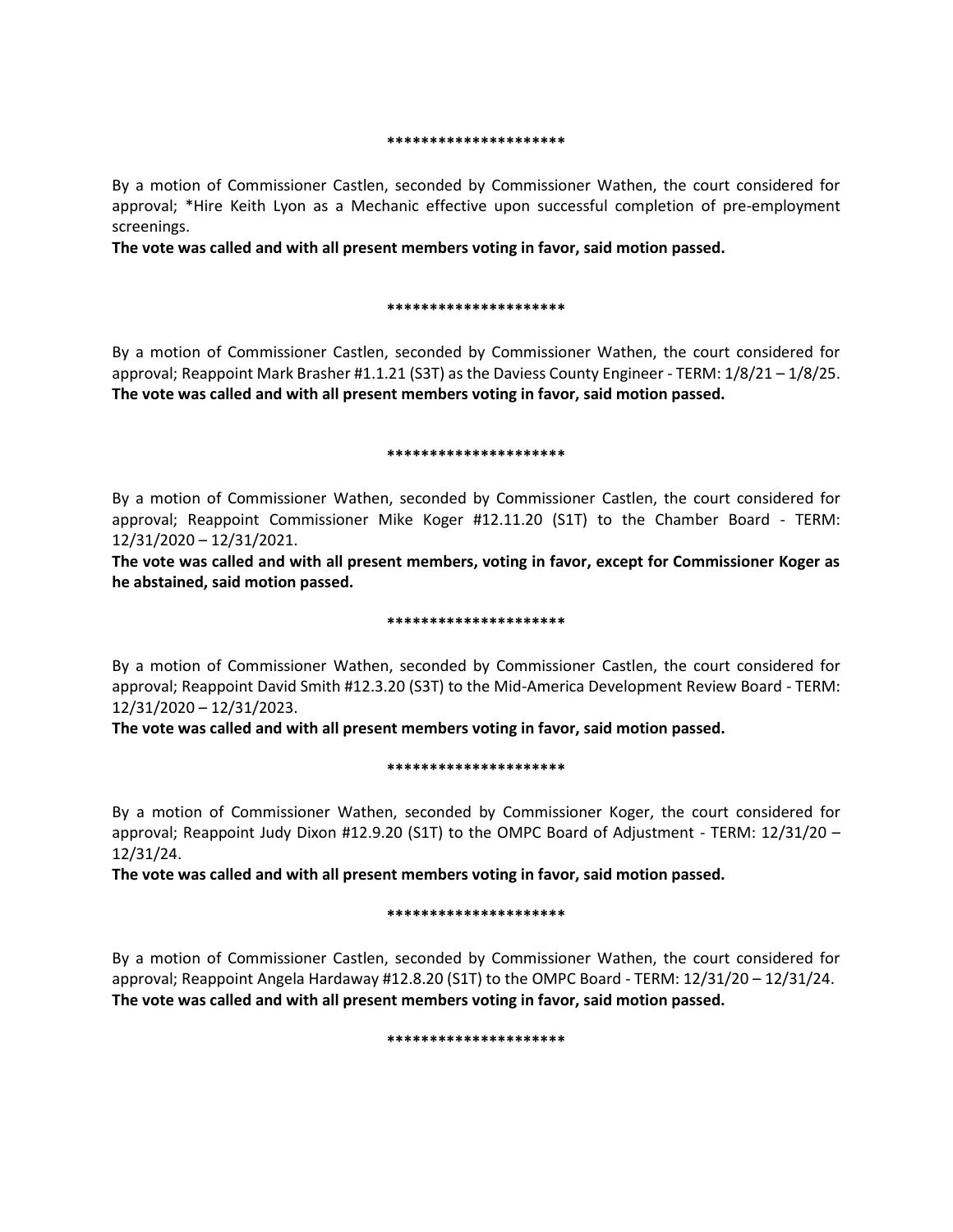By a motion of Commissioner Koger, seconded by Commissioner Castlen, the court considered for approval; Appoint Jason Strode #12.12.20 (Larry Boswell S2.5T) to the OMPC - TERM: 12/17/20 – 12/31/23.

**The vote was called and with all present members voting in favor, said motion passed.** 

## **\*\*\*\*\*\*\*\*\*\*\*\*\*\*\*\*\*\*\*\*\***

By a motion of Commissioner Koger, seconded by Commissioner Castlen, the court considered for approval; Appoint Dr. Patrick Marsch #12.10.20 (Dr. Walter Marsch S2T) to the DC Animal Care & Control Board - TERM: 12/17/2020 – 8/7/2021.

**The vote was called and with all present members voting in favor, said motion passed.** 

## **\*\*\*\*\*\*\*\*\*\*\*\*\*\*\*\*\*\*\*\*\***

By a motion of Commissioner Wathen, seconded by Commissioner Castlen, the court considered for approval; Appoint Lauren Osowicz #12.7.20 (Helen Mountjoy S1T) to the GRADD Board (Tri-Joint) - TERM: 12/31/2020 – 12/31/2023.

**The vote was called and with all present members voting in favor, said motion passed.** 

## **\*\*\*\*\*\*\*\*\*\*\*\*\*\*\*\*\*\*\*\*\***

No other business was brought before the Daviess County Fiscal Court, however, under comments by Daviess County Fiscal Court, an new item considered and voted upon. See below\*.

## **\*\*\*\*\*\*\*\*\*\*\*\*\*\*\*\*\*\*\*\*\***

**Public Comments:**  No comments received.

#### **\*\*\*\*\*\*\*\*\*\*\*\*\*\*\*\*\*\*\*\*\***

# **Comments by Daviess County Fiscal Court:**

Commissioner Wathen: The Green River Area COVID-19 Response Fund Committee meets twice a month and grant applications are reviewed for funding. Around March of this year, both city and county donated \$150,000 each to this fund. To-date, with all community private and public donations, that fund has grown to \$785,000. That is amazing and an indicator of the kind of a community we live in. The relief fund has benefited over 60 non-profit organizations who use those dollars to turn around and help others in need. Since this program has been so successful and beneficial, he recommended that the court donate an additional \$150,000 to this fund.

# **\*By a motion of Commissioner Wathen, seconded by Commissioner Castlen, the court considered for approval; Grant an additional \$150,000 to the Green River Area COVID-19 Response Fund.**

Commissioner Koger expressed appreciation for everyone's effort regarding this worthy program.

Judge Mattingly: Following a conversation with the City Manager, I believe the City of Owensboro will again match our contribution to this fund. With local governments' contributions, hopefully that will spur additional financial contributions from the community. The first donations were for a short-time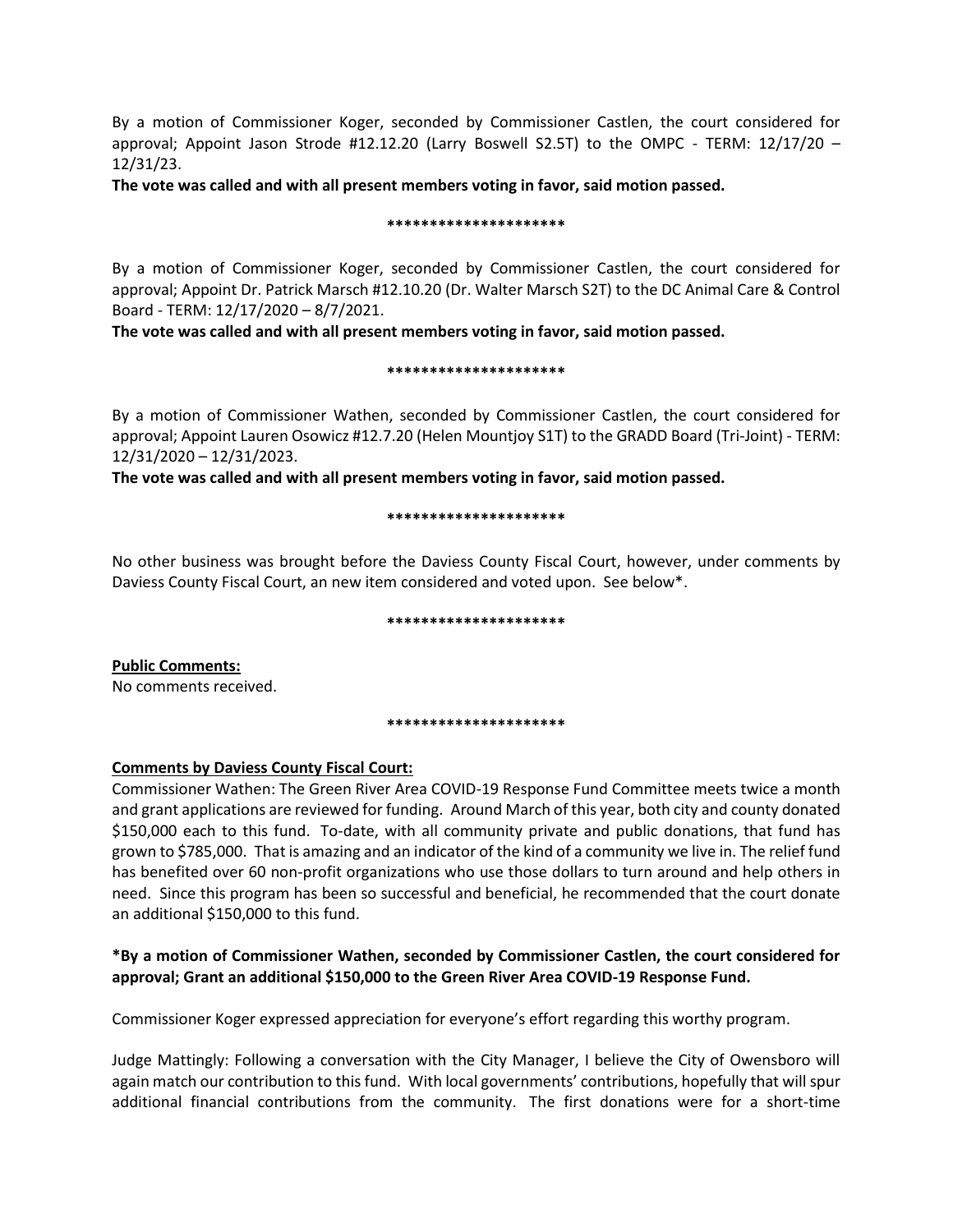pandemic, but because it has been anything but short lived, money to support these non-profit organizations will come at a critical time.

# **The vote was called and with all present members voting in favor, said motion passed.**

Commissioner Wathen: This year's Christmas and Panther Creek Park Light show has surpassed our alltime record.

Mr. Smith reported on the relief funding for bars and restaurants. Mr. Smith: Monday is the deadline to apply for funding. Following the December 3, 2020 funding approval, staff contacted all of the known, qualifying, county bars and restaurants to inform them about this financial opportunity. A total of 14 checks, as of tomorrow, will have been issue. There are 4 applications being completed and processed and a few applications still in route to us. Thankfully, one of the 30 businesses thought to qualify, reached out and thanked us for the opportunity, but because their business is doing so well, they would not be applying for funding. One of the restaurants said this \$5,000 grant will be used to appropriately sanitize their place and to order food so they may restart their business.

Mr. Johnson: The 2020 Daviess County Gun Club activity shows a total revenue of \$120,868, operating expenses of \$76,579. Per Kentucky House Bill 366, we remitted sales tax of \$5,774, resulting in a profit of \$38,514. Our startup costs were \$122,218, and we have recouped about 30% of that investment. Additionally, Puzzle Pieces' recent fundraiser at the gun club gave them \$1,500.

Judge Mattingly: It is amazing that we will have a park facility, park amenity that will end up completely paying for itself.

Regarding the public Wi-Fi opening at the 7-volunteer fire stations, Mr. Smith reported that in one month, greater than 100 gigabytes of data have been used. Most predominantly, used at Pleasant Ridge and Yelvington. Those locations serve areas of the county that have the least amount of available internet services.

Judge Mattingly: It was timely, at the start of the second school shutdowns.

Judge Mattingly: Much of the work has been completed at the Operations Center for the Real ID offices. This new location should be up and running mid-January 2021.

The court presented Messenger-Inquirer Reporter Jacob Mullikan with a gavel and declared him an Honorary Member of the Daviess County Fiscal Court. They recognized him for the excellent reporting he has done and for his service to the court.

Mr. Mullikan said that it has been a real honor.

Judge Mattingly: As you are aware, the detention center has had a COVID outbreak. Roughly 44 inmates tested positive. Unfortunately, five or six staff also test positive. We think we have a handle on it. Jailer Maglinger is doing an excellent job. Somebody talked about the overcrowding in jail. Right now, we have a jail designed to hold 699 prisoners. We have 625 in-house. There are four temporary release inmates and 41 are in the substance abuse program. There are 226 county inmates. There are 23 Kentucky federal inmates and 77 Tennessee federal inmates. The federal inmate numbers are increasing. The state pays